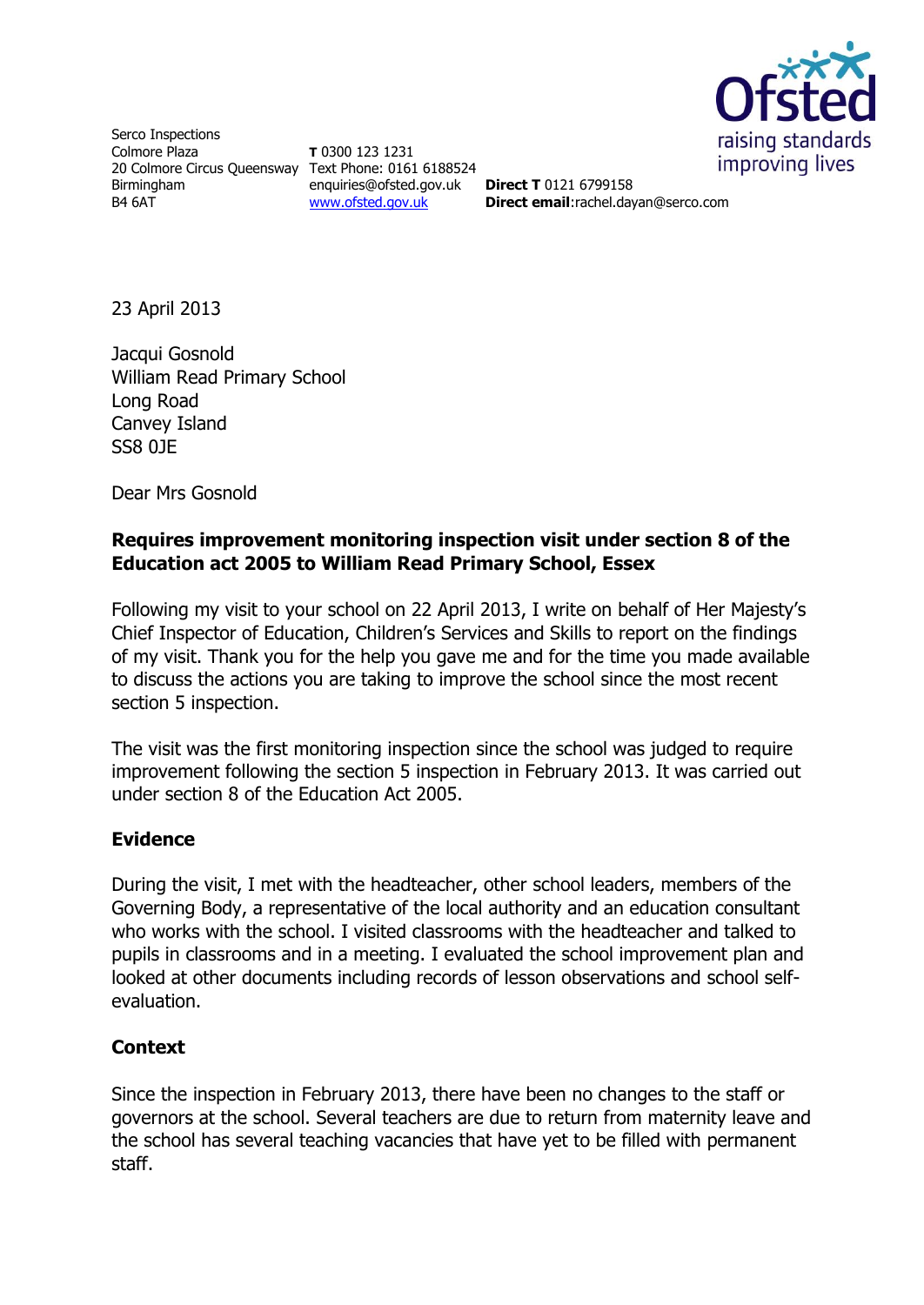

# **Main findings**

The school's improvement plan has been adapted to address the areas of improvement from the inspection that took place in February 2013. The planned actions are mainly appropriate and there are tight deadlines in place. The headteacher's comments about the progress the school has made do not always evaluate the impact of the actions the school has taken. Some of her comments record only what has taken place rather than how well it is making a difference.

The headteacher and other leaders observe teaching in lessons and provide feedback to teachers including targets for improvement. Some of this feedback is too generalised and is not specific enough to be help teachers improve. The headteacher and other leaders are not considering all of the evidence of progress in order to gain a full picture of teaching over time. For instance, leaders do not look at evidence in books and pupils' progress data together with evidence from lesson observations to give a full and accurate picture of the quality of teaching.

The two deputy headteachers are helping to improve teaching through whole staff training and individual support. The school has trained teachers in how to use questions effectively to challenge pupils, for instance.

There are several teaching vacancies, which mean that the school remains in a vulnerable position. Governors are in the process of trying to recruit new teachers.

The governing body is becoming more effective in monitoring the work of the school and holding it to account. Governors have planned further training to ensure that all of them understand the achievement data so that they can ask questions that are more searching. Governors have drawn up their own appropriate action plan and have already made a good start, for example by looking at books to judge how well teachers mark them.

Senior leaders and governors have begun to take effective action to tackle the areas requiring improvement identified at the recent section 5 inspection. Following the visit to the school, I recommend that further action is taken to:

- ensure that progress in books, pupils' achievement data and evidence from lesson observations is taken into consideration when judging the quality of teaching
- ensure that feedback to teachers is always helpful in showing them how to improve their teaching.

Ofsted will continue to monitor the school until its next section 5 inspection.